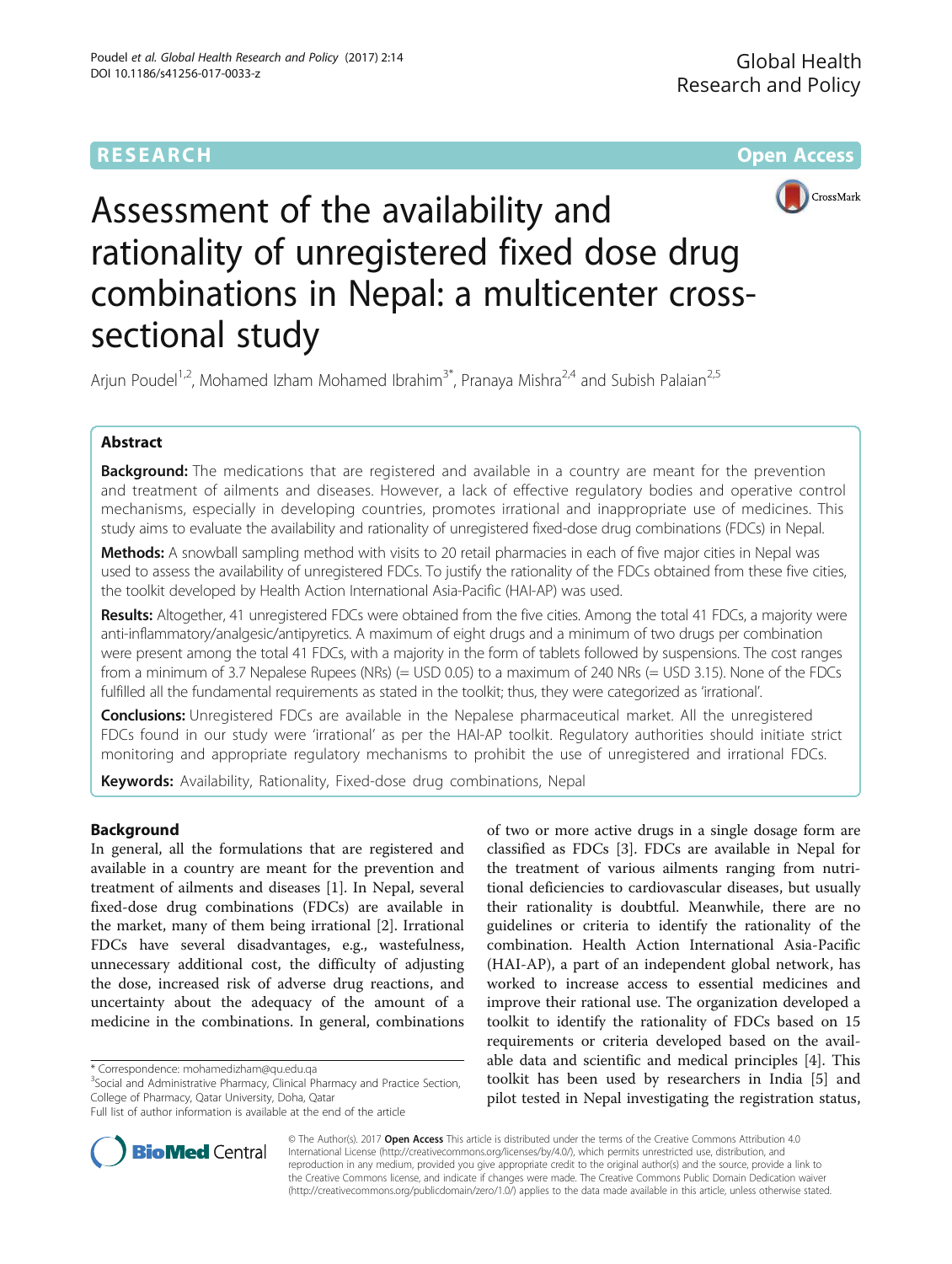availability and utilization pattern of FDCs in the Western region of Nepal and reported the presence FDCs on the market that are not registered with the national drug regulatory authority of Nepal [\[6](#page-11-0)]. FDCs are also widely used in different health care settings. Similarly, a preliminary study done in six major cities of Nepal identified the existence of irrational fixed-dose drug combinations (IFDCs) and suggested the need for immediate regulatory measures to control their availability in the country [[2\]](#page-11-0).

Since many FDCs are available in the Nepalese pharmaceutical market, it is difficult to determine whether a particular combination is rational. Many such FDCs are not even registered on the drug list of Nepal but are nonetheless available in the market and can be purchased without necessarily presenting a valid prescription. In developing countries such as Nepal and India, there is a widespread distribution and availability of IFDCs, but essential medicines are scarce. [\[1, 7](#page-11-0)]. Medical experts worldwide have expressed serious concerns over the increased marketing of FDCs by pharmaceutical companies, particularly in developing countries [[8\]](#page-11-0). Studies from Nepal also document significant use of IFDCs and other combinations of doubtful efficacy [\[6](#page-11-0), [9, 10\]](#page-11-0).

The Current Index of Medical Specialties (CIMS) and Monthly Index of Medical Specialties (MIMS) list more than 100 IFDCs that are not approved in any developed countries but are being marketed in developing countries such as Nepal and India [\[11](#page-11-0)]. Nepal shares an open border with India, where there is an intense use of FDCs, which poses an additional risk [\[12\]](#page-11-0). Many FDCs available in Nepal are of Indian origin. Although the regulatory requirements for the approval of combination products vary across countries, there are no such specific regulations in Nepal. There are no clear guidelines or criteria to suggest whether the particular FDC is rational or irrational. Moreover, the registered drug list of Nepal is not periodically evaluated. In addition, there are no guidelines for the manufacturing and marketing of FDCs. The findings of this study would provide evidence to the relevant drug regulatory authority about the scenario of rampant availability and utilization of IFDCs in Nepal. This study is also expected to provide evidence on the existence of products in the Nepalese market and the extent of the potential problems the products could cause to the public. Despite the unavailability of clear and concise guidelines, the toolkit used in the study may act as a current evidence-based method or a guiding principle to classify an FDC as either 'rational' or 'irrational'.

This study aimed to assess the availability and to justify the rationality of unregistered fixed-dose drug combinations in five major cities in Nepal.

# **Methods**

# Study design

This study applied a market survey method to evaluate the availability of unregistered FDCs in five major cities of Nepal.

#### Study setting

The market survey was carried out in five major cities in Nepal. These five cities were selected because they are the major cities in Nepal in terms of population, area and economy [[13](#page-11-0)]. The details on these cities are shown below:

Kathmandu: Kathmandu is the capital and the largest metropolitan city of Nepal, with a population of approximately 1.183 million. Tourism is a major source of income for much of the city's population. Biratnagar: Biratnagar is Nepal's second biggest city and is located in Koshi Zone on the southern plain land belt of Nepal, near the southeastern border with India. The city is only three kilometers away from the Indian border. The population of the municipality is 201,125.

Birgunj: Birgunj is a sub-metropolitan municipality and border town in Parsa District in the Narayani Zone of southern Nepal. It lies 190 km west of the capital, Kathmandu, and two kilometers north of the border of the Indian state of Bihar. The population of Birgunj is approximately 300,000. As an entry point to Nepal from the Indian cities of Patna and Calcutta, it is also known as the gateway to Nepal.

Bhairahawa: Bhairahawa (now called Siddharthanagar) is a town and municipality located in Rupandehi District in Lumbini Zone of southern Nepal, near the southwestern border with India. The city is only five kilometers away from India. The population of this city is approximately 163,483. Being located near the border of India and Nepal, it plays an important role in the import and export business.

Pokhara: Pokhara is the third largest city in Nepal after Kathmandu and Biratnagar. It is the headquarter of Kaski District, Gandaki Zone and the Western Development Region. It has a population of approximately 255,465 people.

#### Study population and sampling

A total of 20 retail pharmacies from each city were visited to assess the availability of unregistered FDCs. To find pharmacies selling unregistered FDCs, we used snowball sampling, a non-probability sampling method used when there is no sampling frame and the desired sample characteristics are rare. In this method, also known as referral or chain-referral sampling, a subject refers the investigator to other subjects who fit the study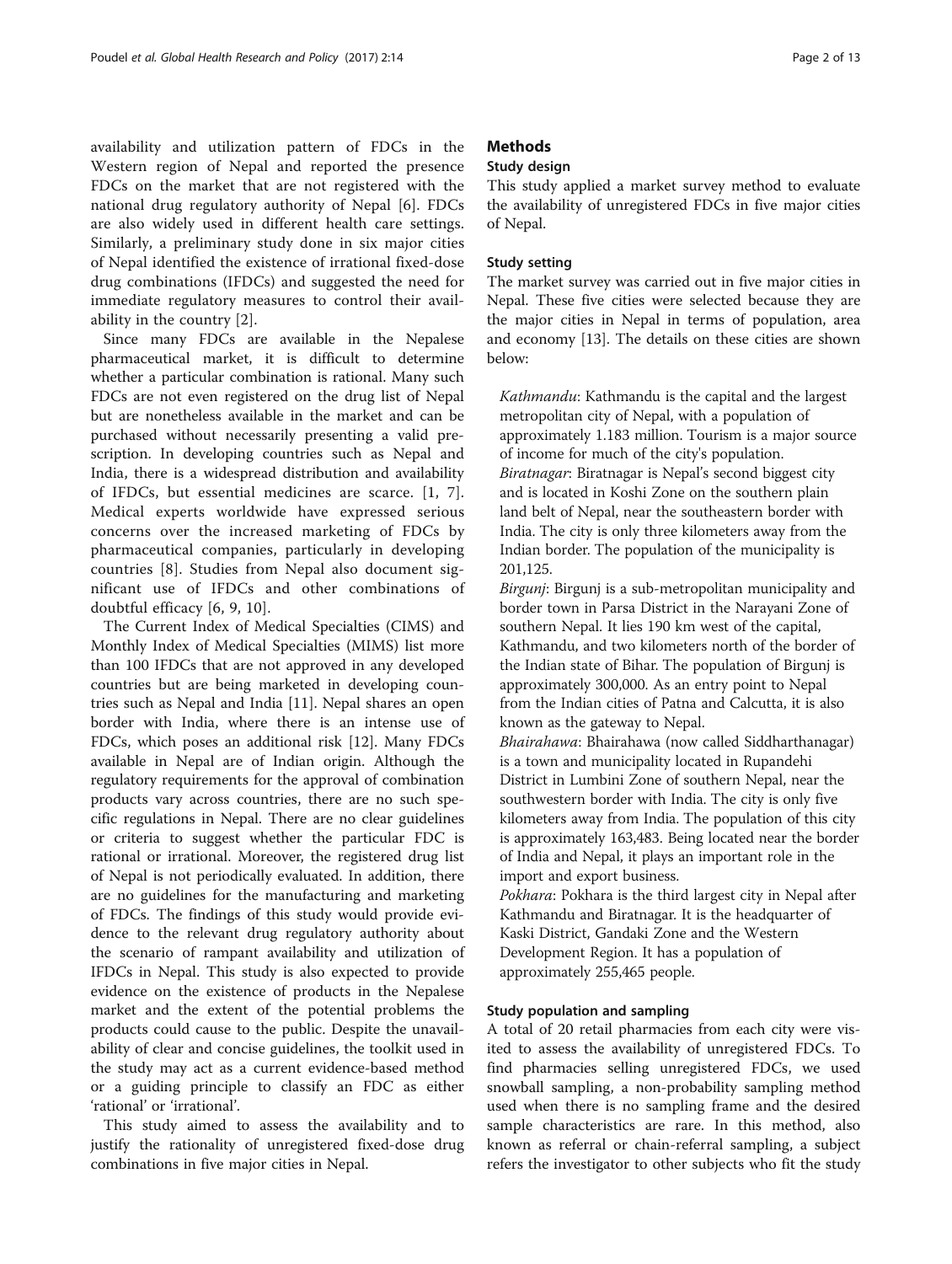requirements [[14](#page-11-0)]. Chain-referral sampling of a hidden population begins with a convenience sample of initial subjects that serve as 'seeds' through which other subjects are recruited. We were able to recruit 20 pharmacies from each city to find unregistered FDCs.

# Inclusion and exclusion criteria

All the available FDCs that are not registered in Nepal were included in the study. The unregistered FDCs found in pharmacies from different cities were purchased. Identical FDCs of different brands were excluded from the study. Topical and intravenous FDCs were excluded from the study.

#### Study tools

The following tools were used in the study:

# HAI-AP toolkit to identify the rationality of fixed-dose drug combinations

As a goal to improve the rational use of medicines, HAI-AP initiated an advocacy program and a campaign to remove irrational FDCs. The toolkit developed by HAI-AP is used in this study to identify the irrational FDCs [\(Appendix 1](#page-10-0)) [\[4](#page-11-0)]. The literature basis for HAI-AP advocacy and its campaign to remove irrational FDCs is based on the 39<sup>th</sup> Report, 2005, compiled by the World Health Organization (WHO) Expert Committee on Specifications for Pharmaceutical Preparations. The report consists of necessary criteria for developing new FDCs for the countries that do not yet have guidelines for FDCs [\[15\]](#page-11-0). The toolkit was pilot tested in Nepal and applied in this research [\[6\]](#page-11-0).

# International Network for Rational Use of Drugs (INRUD) indicators

The INRUD indicators are intended to measure aspects of health provider behavior in health care facilities in a reliable way, irrespective of who collects the data [\[16](#page-11-0)]. The indicators provide information to health care managers concerning medicine use, prescribing habits and important aspects of patient care. Since, behavior in health care facilities was not analyzed in the study, the indicators were modified according to the study objectives. Parameters such as 'drug containing herbal constituents' and 'drugs containing vitamins and minerals' were added to the indicators [\(Appendix 2](#page-11-0)).

#### Data analysis procedure

The FDCs available from different cities were analyzed as per the study objectives. The SPSS program, version 16.0 (SPSS Inc. Released 2007. SPSS for Windows, Version 16.0. Chicago, SPSS Inc.), was used to compute the descriptive statistics.

A toolkit developed by HAI-AP was used to assess the rationality of each FDC. Before the toolkit was applied, all of the FDCs obtained from different cities were classified into different scenarios as per the HAI-AP toolkit. The various scenarios are described below:

- (i) Scenario 1: The new FDC contains the same active ingredients in the same doses as an existing FDC. It is a 'generic' of the existing FDC: they are 'multisource' products. The quality, safety and efficacy of the existing product have been established.
- (ii)Scenario 2: The new FDC contains the same active ingredients in the same dose as an established regimen of single-entity products, and the dosage regimen is the same. Alternatively, the established regimen may involve combinations of single entities and FDCs, for example, a single entity combined with an FDC that contains two active ingredients.
- (iii)Scenario 3: The FDC combines active ingredients that are of established safety and efficacy but have not previously been used in combination for this indication. The new FDC comprises a combination for which safety and efficacy have been established, but that will be used in a different dosage regimen.
- (iv)Scenario 4: The FDC contains one or more new chemical entities.
- (v)Scenario 5: FDC containing two or more drugs with uncertain safety and efficacy.

# Results

# Part I: Analysis of the unregistered fixed-dose drug combinations in Nepal

Altogether, 41 FDCs were obtained from the five major cities of Nepal. The details from the cities are shown in Table [1](#page-3-0) for Biratnagar, Table [2](#page-3-0) for Birgunj, Table [3](#page-4-0) for Bhairahawa, Table [4](#page-4-0) for Pokhara and Table [5](#page-5-0) for Kathmandu.

# Comparison of retail price of similar fixed-dose drug combinations between cities

Among the total 41 FDCs, only 7 FDCs were similar and could be found in multiple cities. The details are shown in Table [6.](#page-5-0)

# Comparison of number of ingredients in fixed-dose drug combinations based on retail price

Among the FDCs sampled, a maximum of eight (multivitamin combination with antibacterial) to a minimum of two (antibacterial) single-entity products were present in a single FDC. The details on the number of ingredients in FDCs are shown in Table [7](#page-6-0).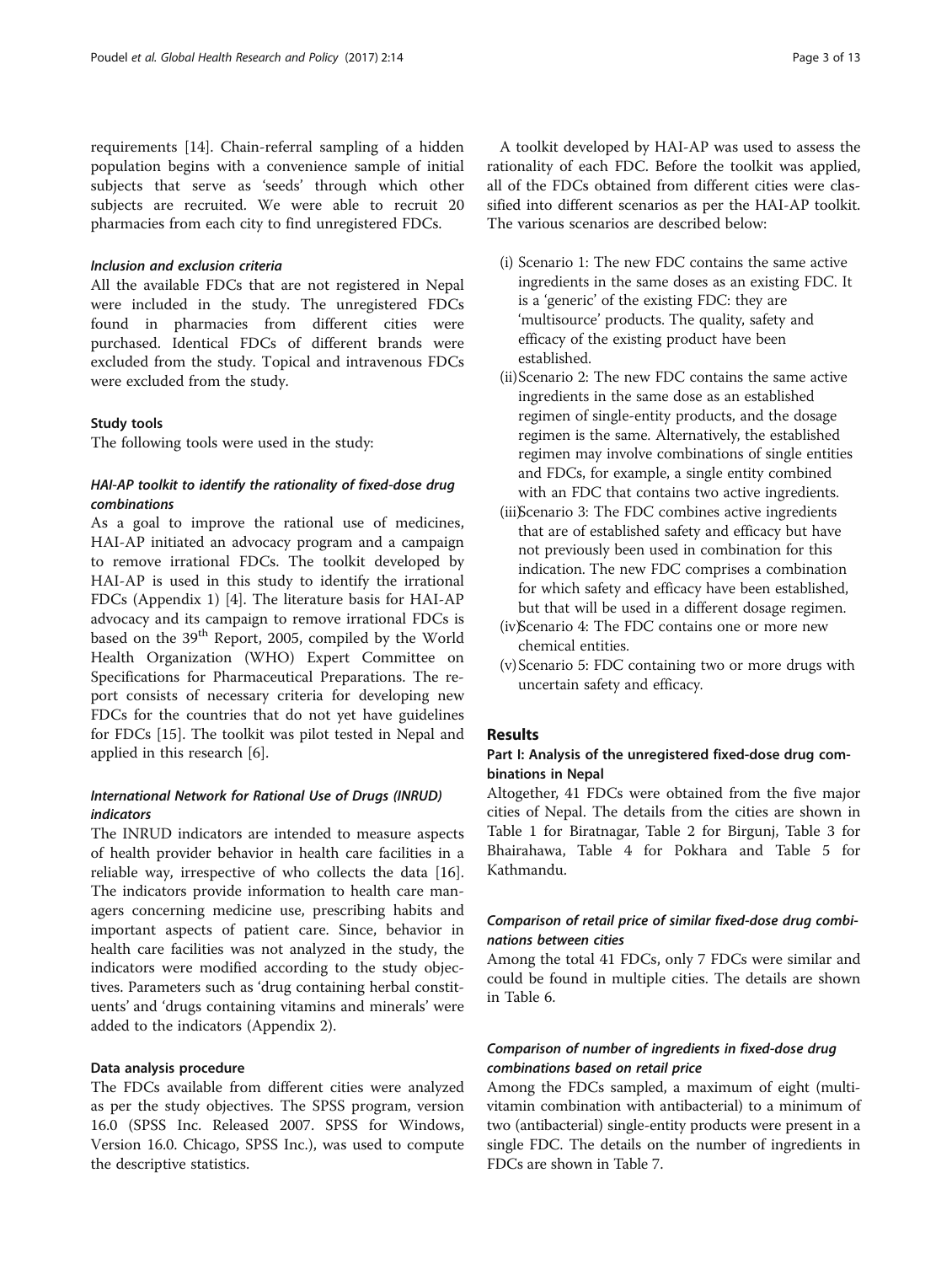<span id="page-3-0"></span>**Table 1** Fixed-dose drug combinations available in Biratnagar  $(n = 9)$ 

| S. No | Ingredients                                                                                                | Therapeutic class                           | Dose     | Formulation | Price in Nepalese rupees |
|-------|------------------------------------------------------------------------------------------------------------|---------------------------------------------|----------|-------------|--------------------------|
| A     | Furazolidone 25 mg + Metronidazole 75 mg                                                                   | Antidiarrhoeals/Gl anti-infectives          | Both     | Suspension  | 13.7                     |
| B     | Oxetacaine 10 mg + Aluminium Hcl 0.291 +<br>Magnesium Hydroxide 98 mg                                      | Drugs acting on gastrointestinal<br>tract   | Adults   | Suspension  | 110.1                    |
| C     | Amoxycillin trihydrate 125 mg + Bromhexine<br>Hcl 4 mg                                                     | Antibacterials                              | Children | Syrup       | 41.6                     |
| D     | Norfloxacin 400 mg + Tinidazole 600 mg +                                                                   | Antidiarrhoeals/Gl anti-infectives          | Adults   | Tablet      | 106.8                    |
|       | Lactic Acid Bacillus 120 million spores                                                                    |                                             |          |             |                          |
| Ε     | Ofloxacin 100 mg + Metronidazole 200 mg                                                                    | Antidiarrhoeals/Gl anti-infectives          | Adults   | Suspension  | 54.4                     |
| F     | Prophenazone 150 mg + Paracetamol 250 mg +<br>Caffeine 50 mg                                               | Anti-inflammatory/Analgesic/<br>Antipyretic | Adults   | Tablet      | 20.0                     |
| G     | Paracetamol 500 mg + Serratidopeptidase<br>15 mg + Aceclofenac 100 mg                                      | Anti-inflammatory/Analgesic/<br>Antipyretic | Adults   | Tablet      | 189.2                    |
| H     | Nimesulide 100 mg + Paracetamol 500 mg +<br>Cetrizine 5 mg + Phenylpropanalamine 25 mg +<br>Caffeine 25 mg | Cough and cold remedies                     | Adults   | Tablet      | 69.8                     |
|       | Multivitamin combination + Oxytetracycline<br>$250 \text{ mg}$                                             | Antibacterials                              | Adults   | Capsule     | 10.0                     |

1 US  $$ =$  Approximately 76 NRs

# Classification of fixed-dose drug combinations based on INRUD indicators and other criteria

Among all FDCs found in five major cities of Nepal, only one drug, 'furazolidone', was found in a combination that falls under the United Nations (UN) 'Consolidated list of products whose consumption and/or sale have been banned, withdrawn, severely restricted or not approved by governments'. Similarly, one FDC containing 'ginger oleoresin' as an herbal constituent and one FDC containing a 'multivitamin combination' with antibacterials were found. The details of the study are shown in Table [8](#page-6-0).

# Part II: Application of a toolkit developed by HAI-AP

HAI-AP developed a toolkit to identify IFDCs. The study was carried out in two phases:

Phase I: Classification of FDCs found from different cities into different scenarios, and Phase II: Application of a toolkit to identify IFDCs.

**Table 2** Fixed-dose drug combinations available in Birgunj ( $n = 11$ )

| S.<br><b>No</b> | Ingredients                                                        | Therapeutic class                           | Dose        |               | Formulation Price in Nepalese<br>rupees |
|-----------------|--------------------------------------------------------------------|---------------------------------------------|-------------|---------------|-----------------------------------------|
| Α               | Furazolidone 100 mg + Metronidazole 300 mg                         | Antidiarrhoeals/<br>GI anti-infectives      |             | Adults Tablet | 85.8                                    |
| B               | Paracetamol 500 mg + Pseudoephedrine<br>32 mg + Cetrizine 10 mg    | Cough and cold remedies                     |             | Adults Tablet | 32.0                                    |
| C               | Paracetamol 500 mg + Pseudroephedrine<br>30 mg + Cetrizine 30 mg   | Cough and cold remedies                     |             | Adults Tablet | 25.0                                    |
| D               | Paracetamol 500 mg + Phenylpropanalamine<br>25 mg + Caffeine 32 mg | Anti-inflammatory/Analgesic/<br>Antipyretic |             | Adults Tablet | 33.6                                    |
| Ε               | Mefenamic acid 250 mg + Dicyclomine<br>HCl 10 mg                   | Antispasmodics                              | <b>Both</b> | Tablet        | 32.0                                    |
| F               | Norfloxacin 400 mg + Tinidazole 600 mg +<br>Betacyclodextrin       | Antidiarrhoeals/<br>GI anti-infectives      |             | Adults Tablet | 55.3                                    |
| G               | Ofloxacin 50 mg + Metronidazole 120 mg                             | Antibacterials                              | Both        | Suspension    | 48.4                                    |
| H               | Norfloxacin 400 mg + Metronidazole 500 mg                          | Antibacterials                              |             | Adults Tablet | 45.4                                    |
|                 | Ofloxacin 50 mg + Tinidazole 75 mg                                 | Antibacterials                              | <b>Both</b> | Tablet        | 92.5                                    |
| J               | Paracetamol 500 mg + Dicyclomine 20 mg                             | Anti-inflammatory/Analgesic/<br>Antipyretic |             | Adults Tablet | 19.7                                    |
| K               | Ofloxacin 50 mg + Ornidazole 125 mg                                | Antibacterials                              |             | Adults Tablet | 34.0                                    |

1 US \$ = Approximately 76 NRs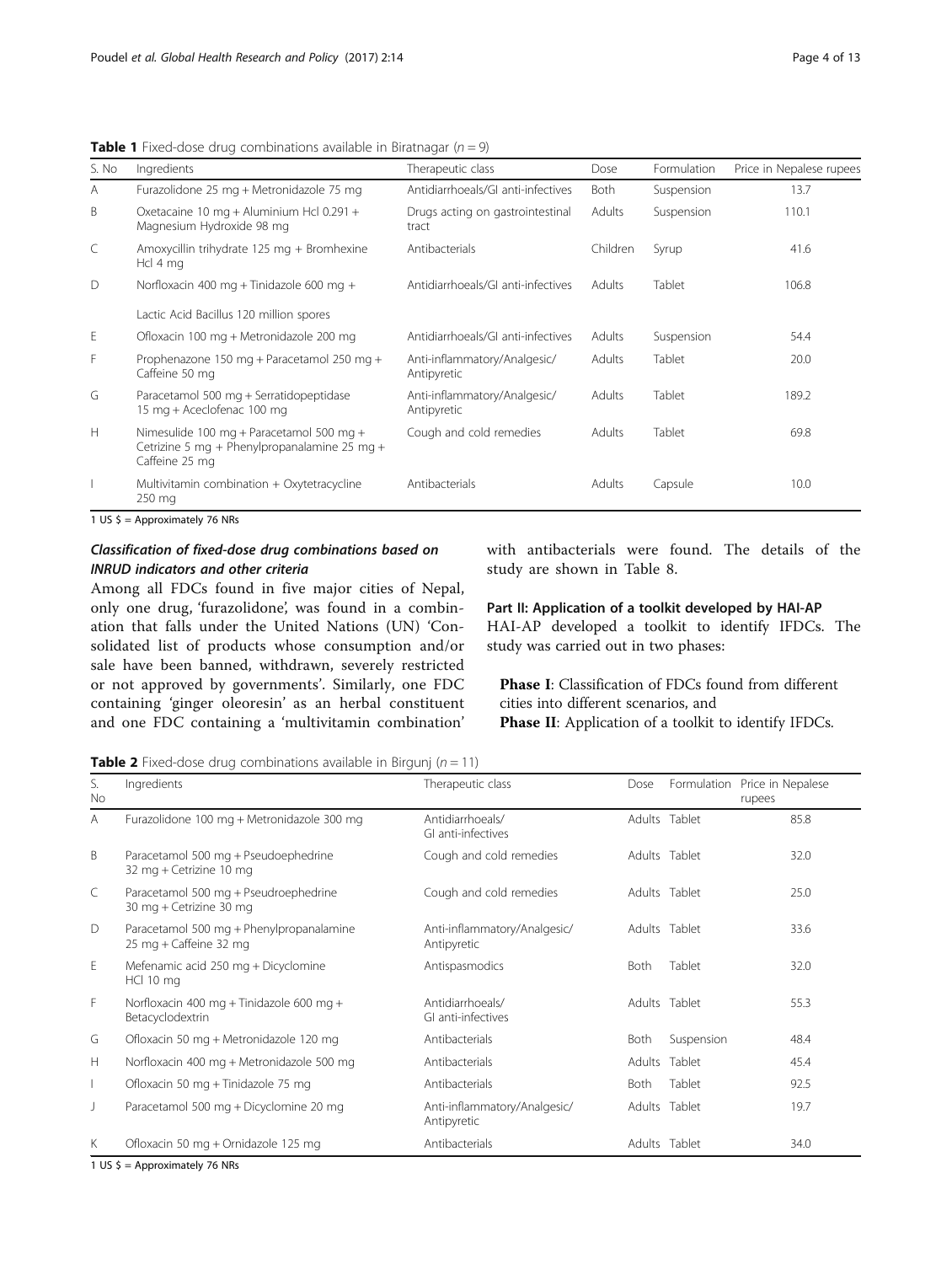|   | S. No Ingredients                                                                                   | Therapeutic class                                           | Dose        |                     | Formulation Price in Nepalese rupees |
|---|-----------------------------------------------------------------------------------------------------|-------------------------------------------------------------|-------------|---------------------|--------------------------------------|
| A | Metronidazole 100 mg + Furazolidone 30 mg                                                           | Antidiarrhoeals/Gl anti-infectives                          | Both        | Suspension          | 88.0                                 |
| B | Ciprofloxacin 500 mg + Ornidazole 500 mg                                                            | Antibacterial                                               | Adults      | Tablet              | 100.0                                |
| C | Cinnarizine 20 mg + Domperidone 15 mg                                                               | Antiemetic                                                  | Adults      | Tablet              | 180.0                                |
| D | Dextromethorphan 10 mg + Phenylepherine<br>5 mg + Chlorpheniramine Maleate 2 mg                     | Cough and cold remedies                                     | <b>Both</b> | Syrup               | 156.0                                |
| E | Ibuprofen 400 mg + Paracetamol 325 mg +<br>Chlorzoxazone 250 mg                                     | Anti-inflammatory/Analgesic/Antipyretic Adults              |             | Tablet              | 40.0                                 |
| F | Ofloxacin 200 mg + Ornidazole 500 mg +<br>Lactic Acid Bacillus 60 million spores                    | Antibacterial                                               | Adults      | Tablet              | 156.0                                |
| G | Aluminium hydroxide 125 mg + Magnesium<br>hydroxide 125 mg + Simethicone 25 mg +<br>Lignocaine 5 mg | Drugs acting on gastrointestinal tract                      | <b>Both</b> | Suspension          | 87.0                                 |
| H | Nimesulide 50 mg + Paracetamol 125 mg                                                               | Anti-inflammatory/Analgesic/Antipyretic Children Suspension |             |                     | 77.0                                 |
|   | Aceclofenac 100 mg + Paracetamol 500 mg +<br>Serratidopeptidase 15 mg                               | Anti-inflammatory/Analgesic/Antipyretic Adults              |             | Tablet              | 155.0                                |
| J | Metronidazole 100 mg + Norfloxacin 100 mg                                                           | Antidiarrhoeals/Gastro Intestinal<br>anti-infectives        |             | Children Suspension | 60.0                                 |
| K | Ofloxacin 50 mg + Tinidazole 100 mg                                                                 | Antibacterials                                              |             | Children Suspension | 130.0                                |
| L | Ofloxacin 200 mg + Ornidazole 500 mg                                                                | Antibacterials                                              | Adults      | Tablet              | 190.0                                |
| M | Pancreatin 170 mg + Oxbile extract 50 mg +<br>Ginger oleoresin 2 mg + Activated charcoal 50 mg      | Gastrointestinal agents                                     | Adults      | Tablet              | 46.7                                 |

<span id="page-4-0"></span>**Table 3** Fixed-dose drug combinations available in Bhairahawa ( $n = 13$ )

1 US  $$ =$  Approximately 76 NRs

# Phase I: Classification of fixed-dose drug combinations into different scenarios

Each FDC obtained from any of the five cities was classified into five different scenarios that comprise a set of requirements for marketing authorization of an FDC. A total of 41 FDCs from the five cities under study were classified according to different scenarios. The details are shown in Table [9](#page-7-0).

# Phase II: Application of a HAI-AP toolkit

Among the 41 FDCs found from five major cities in Nepal, none of the FDCs fulfilled all the necessary requirements mentioned in the toolkit. The toolkit states 15 parameters that need to be fulfilled by any given FDC. All FDCs fulfilled three or fewer criteria. Certain criteria such as bioavailability data, bioequivalence data, preclinical pharmacology and safety are required only on some occasions, depending on the scenario. Details regarding the application of the toolkit for FDCs from different cities are shown in Table [10](#page-8-0) for Biratnagar, Table [11](#page-8-0) for Birgunj, Table [12](#page-9-0) for Bhairahawa, Table [13](#page-9-0) for Pokhara and Table [14](#page-10-0) for Kathmandu.

# **Discussion**

This is the first study that evaluated the availability of unregistered FDCs in Nepal. The FDCs that were not registered with the drug control regulatory authority of Nepal were assessed. According to the WHO (1992),

**Table 4** Fixed-dose drug combinations available in Pokhara ( $n = 4$ )

| S.<br><b>No</b> | Ingredients                                                                                       | Therapeutic class                            | Dose |                | Formulation Price in Nepalese rupees |
|-----------------|---------------------------------------------------------------------------------------------------|----------------------------------------------|------|----------------|--------------------------------------|
| A               | Diclofenac Sodium 50 mg + Chlorzoxazone 250 mg +<br>Paracetamol 325 mg                            | Anti-inflammatory/Analgesic/<br>Antipyretics |      | Adults Tablet  | 20.0                                 |
| B               | Diphenoxylate Hcl 2.5 mg + Atropine Sulphate 0.025<br>mg + Furazolidone 50 mg                     | Antidiarrhoeals/<br>GI anti-infectives       |      | Adults Capsule | 3.6                                  |
| C               | Norfloxacin IP 400 mg + Tinidazole 600 mg                                                         | Antidiarrhoeals/<br>GL anti-infectives       |      | Adults Tablet  | 240.0                                |
| D               | Diclofenac Sodium 50 mg + Paracetamol 500 mg +<br>Chlorpheniramine Maleate 4 mg + Pseudoephedrine | Anti-inflammatory/Analgesic/<br>Antipyretics |      | Adults Tablet  | 24.3                                 |
|                 |                                                                                                   |                                              |      |                |                                      |

1 US \$ = Approximately 76 NRs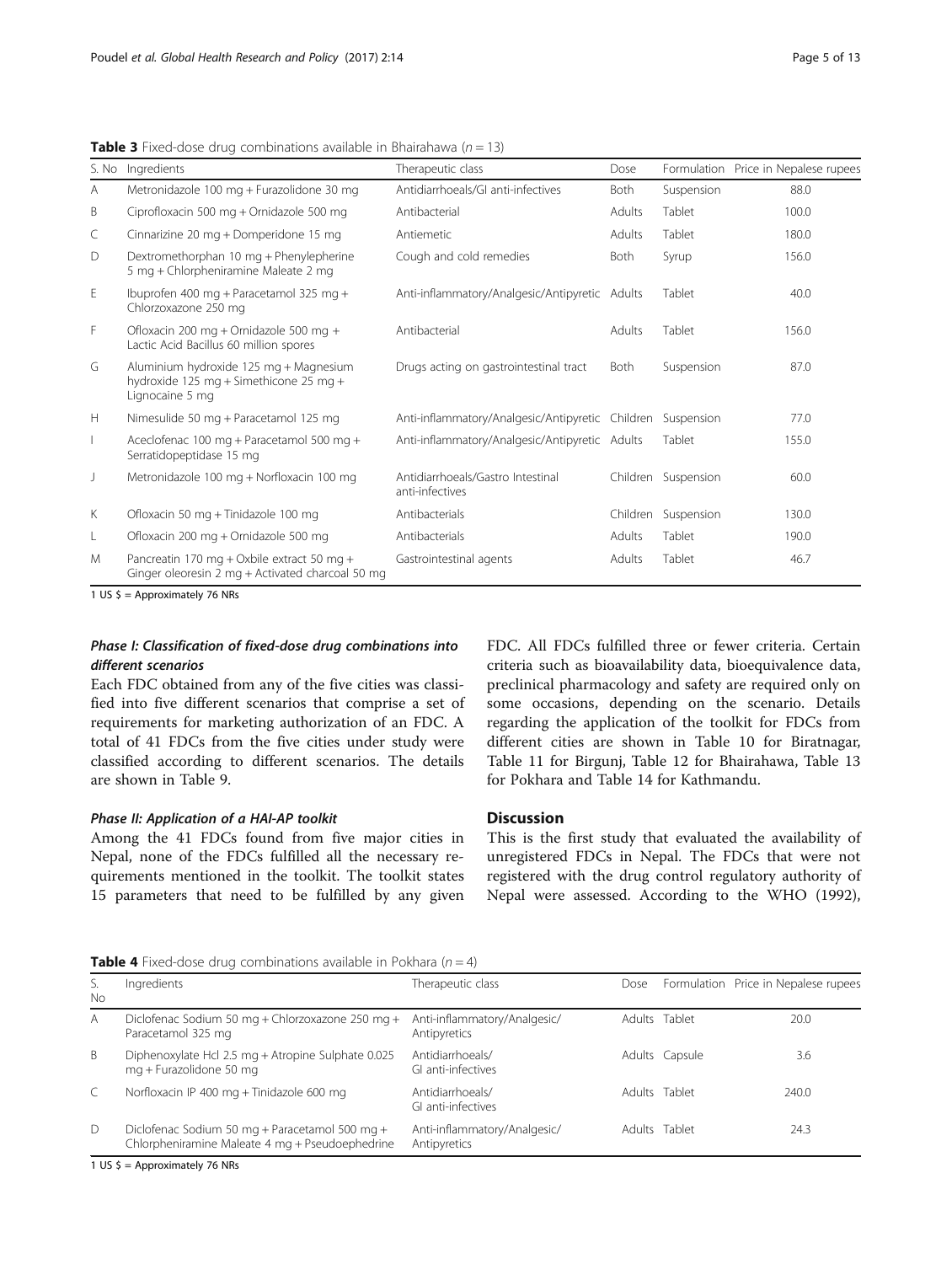<span id="page-5-0"></span>**Table 5** Fixed-dose drug combinations available in Kathmandu ( $n = 4$ )

| S. No | Ingredients                                                                                                       | Therapeutic class                       | Dose     | Formulation | Price in Nepalese rupees |
|-------|-------------------------------------------------------------------------------------------------------------------|-----------------------------------------|----------|-------------|--------------------------|
| A     | Loratidine 5 mg + Ambroxyl HCl 30<br>mg + Guaiphensin 50 mg                                                       | Cough and cold remedies                 | Children | Syrup       | 60.4                     |
| B     | Pantoprazole 40 mg + Domperidone<br>$10 \text{ mg}$                                                               | Drugs acting on gastrointestinal tract  | Adults   | Tablet      | 183.0                    |
| C     | Diclofenac Sodium 50 mg + Paracetamol<br>500 mg + Chlorpheniramine Maleate<br>4 mg + Magnesium Trisilicate 100 mg | Anti-inflammatory/Analgesic/Antipyretic | Adults   | Tablet      | 80.0                     |
| D     | Paracetamol 500 mg + Serratidopeptidase<br>10 mg + Diclofenac 50 mg                                               | Anti-inflammatory/Analgesic/Antipyretic | Adults   | Tablet      | 55.0                     |

1 US  $\zeta$  = Approximately 76 NRs

"fixed ratio combination products are acceptable only when the dosage of each ingredient meets the requirement of a defined population group and when the combination has a proven advantage over single compounds administered separately in therapeutic effect, safety or compliance" [\[17](#page-11-0)]. The study also attempted to test the toolkit developed by HAI-AP to identify an FDC either as 'rational' or 'irrational'.

Altogether, 41 unregistered FDCs were found in five different cities of Nepal. Our findings are supported by a pilot conducted in six different cities of Nepal. The pilot study assessed the availability of FDCs that are not registered with the Department of Drug Administration (DDA) and are not approved by any standard drug information sources [\[2](#page-11-0)]. Nepal shares an open border with India. Thirty-three FDCs found in the study were from the plain lands (border area). The prevalence rate of IFDCs was higher in the cities that share an open border with India, and almost all IFDCs found were of Indian origin. On the other hand, a huge margin on IFDCs lures retail pharmacists to dispense and promote them. The booming availability of these FDCs in the market is also due to weak inspection or regulation by the relevant drug-regulating authority.

Among the total 41 FDCs, a majority were anti-inflammatory/analgesic/antipyretics. Analgesic, anti-inflammatory and antipyretic agents are used in various combinations in treating the common cold, influenza and inflammatory conditions. Many of these combinations have little documentary evidence that a preparation containing the combination is more effective than a single-ingredient preparation [\[18](#page-11-0)–[20\]](#page-11-0). In addition, combining two NSAIDs may increase the side effects of each [[1](#page-11-0)]. Nearly one-fourth of FDCs in our study were antibacterials, which in principle are 'prescription-only' medications but are easily available from retail pharmacies without a prescription in several parts of Nepal. The use of antibiotic FDCs can rapidly give rise to resistant strains of organisms, which is a matter of serious concern to the health care situation in our resource-poor country. A glaring example is the emergence of ciprofloxacin-resistant Salmonella typhi strains, which have made treatment of typhoid fever a difficult and expensive proposition today [[3\]](#page-11-0).

Table 6 Comparison of retail prices (NR) of similar FDCs between cities

| Biratnagar                                                                 | Birgunj                                                         | Bhairahawa                                                              | Pokhara                                        | Kathmandu |
|----------------------------------------------------------------------------|-----------------------------------------------------------------|-------------------------------------------------------------------------|------------------------------------------------|-----------|
| (Furazolidone 25 mg +<br>Metronidazole 75 mg)                              | (Furazolidone 25 mg +<br>Metronidazole 75 mg)                   | na                                                                      | na                                             | na        |
| Suspension                                                                 | Tablet                                                          |                                                                         |                                                |           |
| NRs 13.7                                                                   | NRs 85.8                                                        |                                                                         |                                                |           |
| (Norfloxacin 400 mg +<br>Tinidazole 600 mg +<br>+ Betacyclo-dextrin)       | (Norfloxacin 400 mg + Tinidazole<br>600 mg + Betacyclo-dextrin) | na                                                                      | (Norfloxacin IP 400 mg +<br>Tinidazole 600 mg) | na        |
| Tablet                                                                     | Tablet                                                          |                                                                         | Tablet                                         |           |
| NRs 106.8                                                                  | NRs 55.3                                                        |                                                                         | NRs 240.0                                      |           |
| (Paracetamol 500 mg +<br>Serratidopeptidase<br>15 mg + Aceclofenac 100 mg) | na                                                              | (Aceclofenac 100 mg + Paracetamol<br>500 mg + Serratidopeptidase 15 mg) | na                                             | na        |
| Tablet                                                                     |                                                                 | Tablet                                                                  |                                                |           |
| NRs 189.2                                                                  |                                                                 | NRs 155.0                                                               |                                                |           |
|                                                                            |                                                                 |                                                                         |                                                |           |

na not available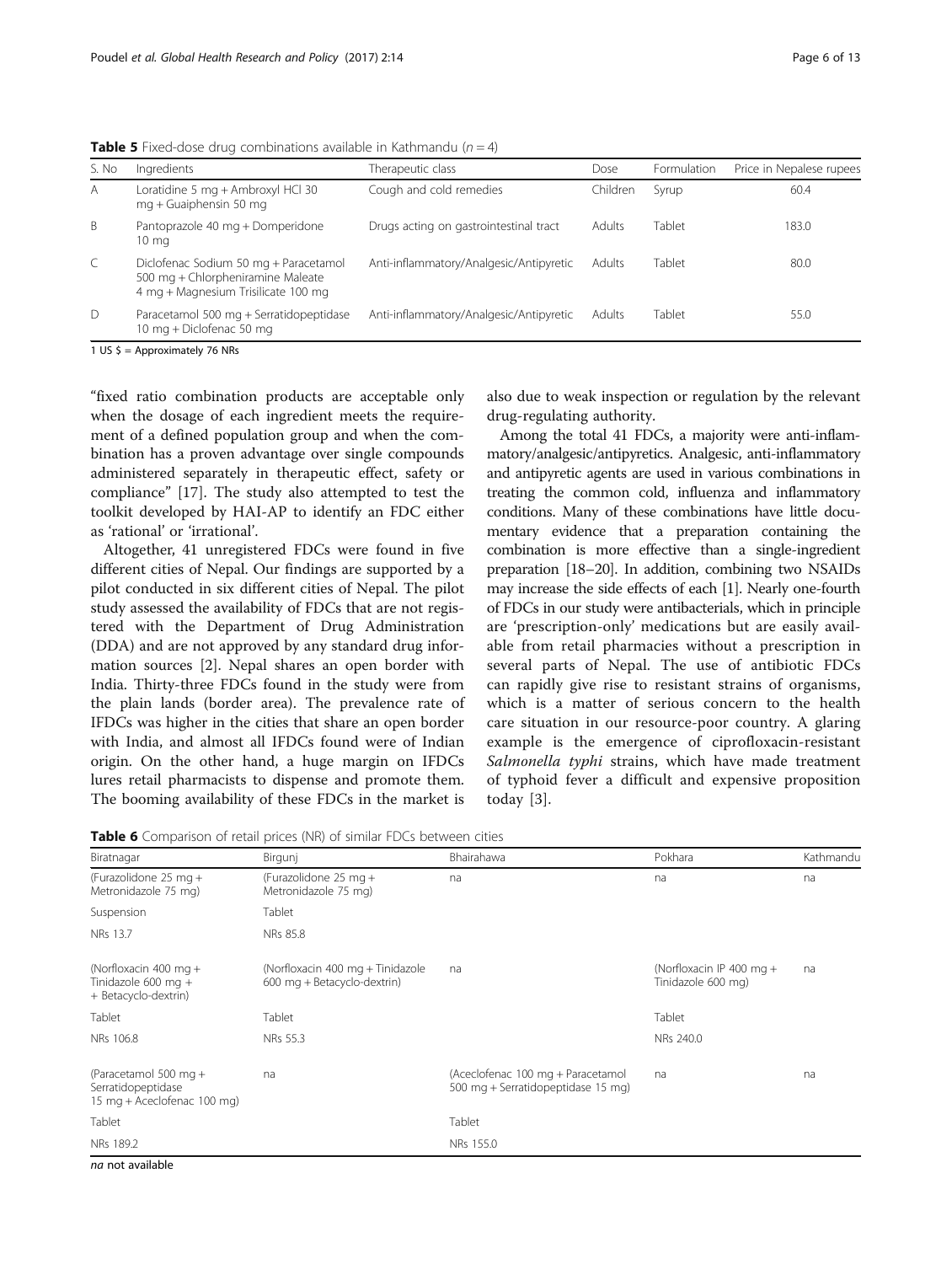<span id="page-6-0"></span>Table 7 Comparison of number of ingredients in fixed-dose drug combinations  $(n = 41)$ 

| No of ingredients<br>in FDC | N  | Percentage |
|-----------------------------|----|------------|
| $\mathcal{P}$               | 18 | 43.9       |
| 3                           | 18 | 43.9       |
| $\overline{4}$              | 3  | 7.4        |
| 5                           |    | 2.4        |
| 8                           |    | 2.4        |
| Total                       | 41 | 100        |

FDCs are becoming popular and are easily assessable for several reasons. They are easily available over the counter (OTC), provide immediate recovery, or are available at a low cost. To the average middle- or lowermiddle-class family, an earlier recovery from an illness means an earlier return to work. The patient's objective is to get well early and get back to work. Pharmaceutical manufacturers of FDCs and prescribing doctors are aware of their patients' psychology. Therefore, instead of spending the time needed to first perform a diagnostic test and then administer the appropriate medicine, they opt for prescribing FDCs. Administering FDCs is perceived as a benefit in terms of gain of workdays for the consumer. An FDC is more expensive, but since it involves only one visit to the physician, no test, and an immediate start to treatment resulting in a faster cure, it may be less expensive for the patient [\[19](#page-11-0)]. The knowledge and awareness regarding FDCs among prescribers are also crucial. In a study among dental clinician and residents reported that the study respondents have poor knowledge and lack of awareness about the advantages and disadvantages of FDCs [\[21](#page-11-0)].

A maximum of eight drug combinations and a minimum of two drug combinations were present among the total of 41 FDCs, with a majority in the form of tablets followed by suspension. The cost ranges from a

Table 8 Classification of fixed-dose drug combinations based on some of the INRUD indicators and other criteria  $(n = 41)$ 

| יו ישטחה שהמושב המושפענטו שהשיטמופו כחנכווט (זו                                                                                                                                 |  |                      |  |  |  |  |  |  |  |
|---------------------------------------------------------------------------------------------------------------------------------------------------------------------------------|--|----------------------|--|--|--|--|--|--|--|
| Indicators                                                                                                                                                                      |  | Frequency Percentage |  |  |  |  |  |  |  |
| Drugs with injectable preparations                                                                                                                                              |  |                      |  |  |  |  |  |  |  |
| Drugs that falls under UN "Consolidated list of<br>products whose consumption and/or sale have<br>been banned, withdrawn, severely restricted or<br>not approved by Governments |  | 2.4                  |  |  |  |  |  |  |  |
| Drugs from Nepalese National Formulary<br>(NNF), 1997                                                                                                                           |  |                      |  |  |  |  |  |  |  |
| Drugs from Essential Drug List of Nepal<br>(3 <sup>rd</sup> Revision, 2002)                                                                                                     |  |                      |  |  |  |  |  |  |  |
| Drug containing herbal constituents                                                                                                                                             |  | 2.4                  |  |  |  |  |  |  |  |
| Drugs containing vitamins and minerals                                                                                                                                          |  | 2.4                  |  |  |  |  |  |  |  |
|                                                                                                                                                                                 |  |                      |  |  |  |  |  |  |  |

'-'Not available

minimum of 3.7 NRs to a maximum of 240 NRs. The cost advantage of FDCs compared to their individual components is still controversial, although some studies suggest that the cost of the combination is as high as three times the total added cost of individual component [[22\]](#page-11-0). It is reported that prescribing combination therapy increases the cost of therapy [[23](#page-11-0)].

The HAI-AP toolkit to identify IFDCs consists of fifteen parameters to be fulfilled by a particular FDC under study. The parameters in the toolkit state that the FDC should have a marketing status in different countries, clear 'product information' for the indicated diseases with information leaflets, a full high-quality data set, data for marketing authorization, well-characterized safety and efficacy including compliance with a suitable code of good manufacturing practice (GMP) during manufacture, etc. Such information on safety and effectiveness are crucial because study by Dalal et al. assessing the pharmacokinetic and pharmacodynamic of FDCs concluded that many of the FDCs approved were lacked of rationality [\[24\]](#page-11-0). In general, preclinical or clinical safety and efficacy data are not required. Similarly, FDCs from different cities were analyzed as per INRUD indicators. Other criteria were also taken into consideration, such as 'drugs containing herbal constituents', 'drugs containing vitamins and minerals, 'presence of banned drugs in combination, etc. INRUD has set up some criteria to ' design, test, and disseminate effective strategies to improve the way drugs are prescribed, dispensed, and used, with a particular emphasis on resource-poor countries [\[16](#page-11-0)].

The HAI-AP toolkit reported that all the 41 FDCs obtained from five different cities did not fulfill the necessary requirements or criteria set up in the toolkit. When a particular FDC does not fulfill the necessary data requirements for marketing authorization of an FDC in the relevant scenario, it is then labeled an 'Irrational Fixed-Dose Combination' that should be withdrawn from the market until its safety and efficacy are established. Similarly, INRUD indicators found that there were no injectable FDCs; the study found a combination of furazolidone and metronidazole that is banned in several countries because of concerns that it induces birth defects and cancer [[25](#page-11-0)]. None of the FDCs were from NNF and EDL. One FDC each from Biratnagar and Bhairahawa had vitamin and herbal constituents, respectively. Usually, many vitamins are available as multivitamin combinations without any justification. Similarly, herbal remedies are often used in combination, usually in FDCs; however, the scientific literature supporting the efficacy of herbal therapies is incomplete [\[26\]](#page-12-0). Verifications of the potency and the therapeutic value of the herbal FDCs are very few [\[27\]](#page-12-0).

#### Limitations

The study had a few limitations. Although the study was able to find some FDCs in five major cities of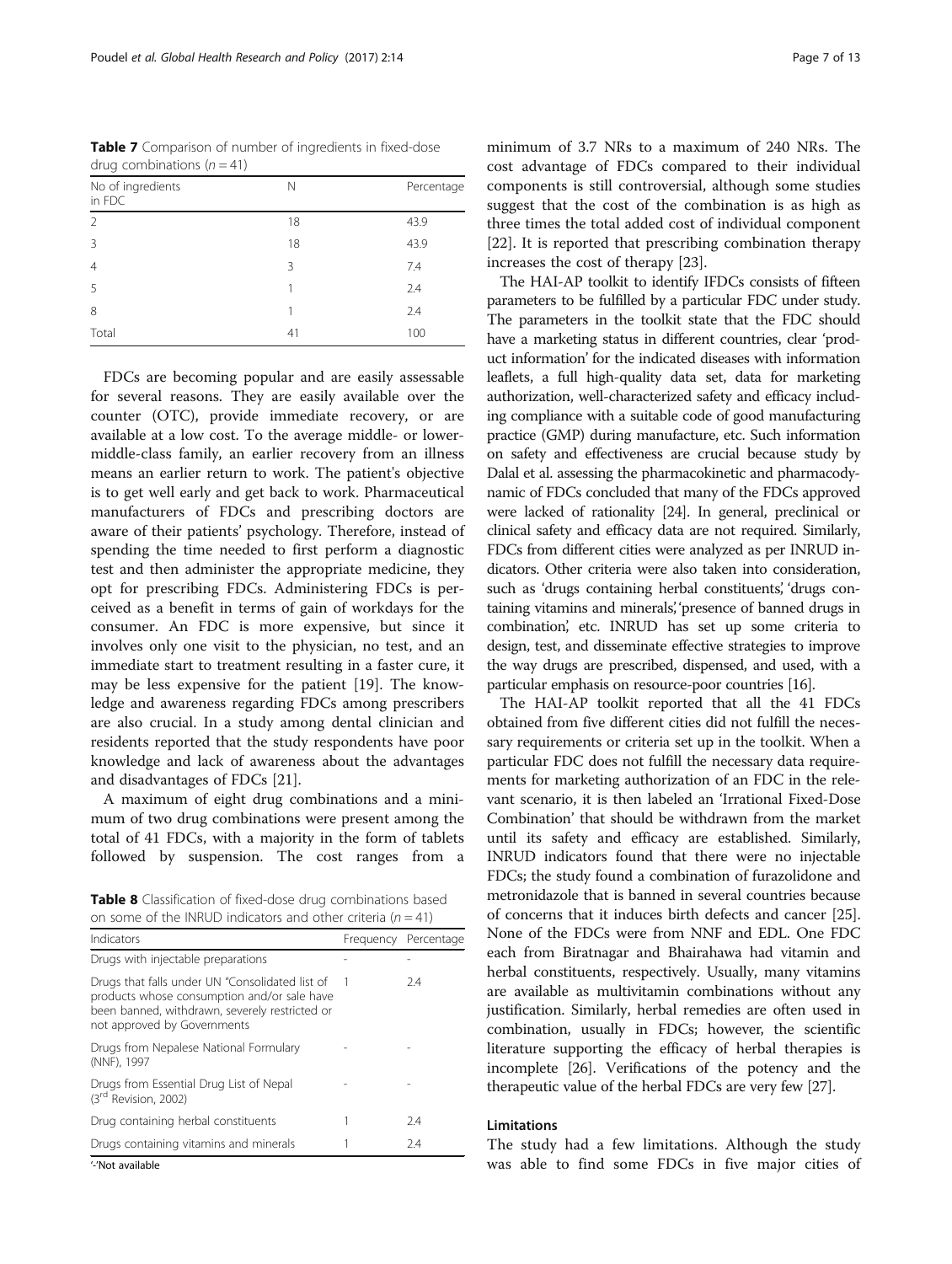<span id="page-7-0"></span>Table 9 Classification of drugs according to different scenarios

| Scenarios  | Drugs                                                                                                                                                                                                                                                                                                                                                                                                                                                                                                                                                                                                                                                                                                                                                                                                                                                                                                                                                                                                                                                                                                                                                                                                                                                           |
|------------|-----------------------------------------------------------------------------------------------------------------------------------------------------------------------------------------------------------------------------------------------------------------------------------------------------------------------------------------------------------------------------------------------------------------------------------------------------------------------------------------------------------------------------------------------------------------------------------------------------------------------------------------------------------------------------------------------------------------------------------------------------------------------------------------------------------------------------------------------------------------------------------------------------------------------------------------------------------------------------------------------------------------------------------------------------------------------------------------------------------------------------------------------------------------------------------------------------------------------------------------------------------------|
| Scenario 1 |                                                                                                                                                                                                                                                                                                                                                                                                                                                                                                                                                                                                                                                                                                                                                                                                                                                                                                                                                                                                                                                                                                                                                                                                                                                                 |
| Scenario 2 | • Nimesulide BP 50mg + Paracetamol IP 125 mg                                                                                                                                                                                                                                                                                                                                                                                                                                                                                                                                                                                                                                                                                                                                                                                                                                                                                                                                                                                                                                                                                                                                                                                                                    |
| Scenario 3 | • Paracetamol IP 500 mg + Serratidopeptidase 15 mg + Aceclofenac IP 100 mg<br>• Propylphenazone IP 150 mg + Paracetamol IP 250 mg + Caffeine IP 50 mg<br>• Nimesulide BP 100 mg + Paracetamol IP 500 mg + Cetrizine HCl BP 5 mg + Phenylpropanolamine Hcl BP<br>25 mg + Caffeine IP 25 mg<br>• Oxetacaine BP 10 mg + Aluminium HCl 0.291 g + Magnesium Hydroxide IP 98 mg<br>• Oxytetracycline HCl IP 250 mg + Thiamine mononitrate IP 2.5 mg + Riboflavin IP 2.5 mg + Niaciamide IP<br>25 mg + Pyridoxine<br>HCl IP 0.5 mg + Calcium panthothenate IP 5 mg + Vitamin B12 IP 3 mcg + Folic acid IP 0.375 mg<br>• Mefenamic Acid IP 250 mg + Dicyclomine HCI IP 10 mg<br>• Paracetamol IP 500 mg + Phenylpropanolamine HCl BP 25 mg + Caffeine Anhydrous IP 32 mg<br>• Paracetamol IP 500 mg + Pseudoephedrine HCl IP 32 mg + Cetrizine Dihydrochloride BP 10 mg                                                                                                                                                                                                                                                                                                                                                                                                 |
|            | • Paracetamol IP 500 mg + Pseudoephedrine HCl IP 30 mg + Cetrizine Dihydrochloride IP 30 mg<br>• Paracetamol IP 500 mg + Dicyclomine HCI IP 20 mg<br>• Ibuprofen IP 400 mg + Paracetamol IP 325 mg + Chlorzoxazone USP 250 mg<br>• Aceclofenac BP 100 mg + Paracetamol IP 500 mg + Serratidopeptidase 15 mg<br>• Aluminium hydroxide gel IP 125 mg + Magnesium hydroxide IP 125 mg + Simethicone IP 25 mg +<br>Lignocaine HCl IP 5 mg<br>• Dextromethorphan Hydrobromide IP 10 mg + Phenylephrine HCl IP 5 mg + Chlorpheniramine<br>Maleate IP 2 mg<br>• Diclofenac Sodium IP 50 mg + Paracetamol IP 500 mg + Chlorpheniramine Maleate IP 4 mg + Magnesium<br>Trisilicate IP 100 mg<br>• Diclofenac Sodium IP 50 mg + Chlorzoxazone USP 250 mg + Paracetamol IP 325 mg<br>• Diphenoxylate Hcl IP 2.5 mg + Atropine Sulphate 0.025 mg + Furazolidone 50 mg<br>• Loratidine USP 5 mg + Ambroxol HCl BP 30 mg + Guaifenesin IP 50 mg<br>· Paracetamol IP 500 mg + Serratidopeptidase 10 mg + Diclofenac Potassium BP 50 mg<br>• Diclofenac Sodium IP 50 mg + Paracetamol IP 500 mg + Chlorpheniramine Maleate IP 4 mg + Magnesium<br>Trisilicate IP 100 mg<br>· Pantoprazole 40 mg + Domperidone BP 10 mg<br>• Cinnarizine BP 20 mg + Domperidone maleate BP 15 mg |
| Scenario 4 | • Amoxycillin Trihydrate IP 125 mg + Bromhexine HCI IP 4 mg<br>• Norfloxacin IP 400 mg + Tinidazole IP 600 mg + Betacyclodextrin<br>• Pancreatin IP 170 mg + Oxbile extract 50 mg + Ginger oleoresin 2 mg + Activated charcoal IP 50 mg                                                                                                                                                                                                                                                                                                                                                                                                                                                                                                                                                                                                                                                                                                                                                                                                                                                                                                                                                                                                                         |
| Scenario 5 | · Furazolidone IP 25 mg + Metronidazole Benzoate IP 75 mg<br>• Ofloxacin IP 100 mg + Metronidazole Benzoate IP 200 mg<br>• Norfloxacin IP 400 mg + Tinidazole IP 600 mg + Lactic Acid Bacillus 120 million spores<br>• Ofloxacin IP 200 mg + Ornidazole 500 mg<br>· Furazolidone IP 100 mg + Metronidazole IP 300 mg<br>• Norfloxacin IP 400 mg + Metronidazole IP 500 mg<br>• Ofloxacin USP 50 mg + Metronidazole Benzoate IP 120 mg<br>• Ofloxacin IP 50 mg + Ornidazole 125 mg<br>· Ciprofloxacin HCl IP 500 mg + Ornidazole 500 mg<br>• Ofloxacin USP 200 mg + Ornidazole 500 mg<br>• Ofloxacin USP 200 mg + Ornidazole 500 mg + Lactic Acid Bacillus 60 million spores<br>• Metronidazole Benzoate 100 mg + Furazolidone IP 30 mg<br>· Metronidazole benzoate 100 mg + Norfloxacin IP 100 mg<br>• Ofloxacin USP 50 mg + Tinidazole IP 100 mg<br>• Norfloxacin IP 400 mg + Tinidazole IP 600 mg + Lactic Acid Bacillus 60 msp                                                                                                                                                                                                                                                                                                                               |

Nepal, these do not represent the overall scenario. There might be many unregistered FDCs that we were not able to assess in the cities included in the study. Hence, the study cannot conclude that the FDCs found in this study represent the full complement of IFDCs in Nepal. The toolkit developed by HAI-AP was tested for the first time in our study. Although we sought collaboration with international experts, we were not able to obtain certain parameters such as bioavailability, bioequivalence data, clinical

safety and efficacy. The limited literature and research in these areas made it difficult to interpret the findings conclusively. In contrast, this study's methodology and findings could establish a good platform for future studies in other low- and middle-income countries.

# Recommendations

There is a need for extensive research in this area. There is also a need for an adequate awareness program for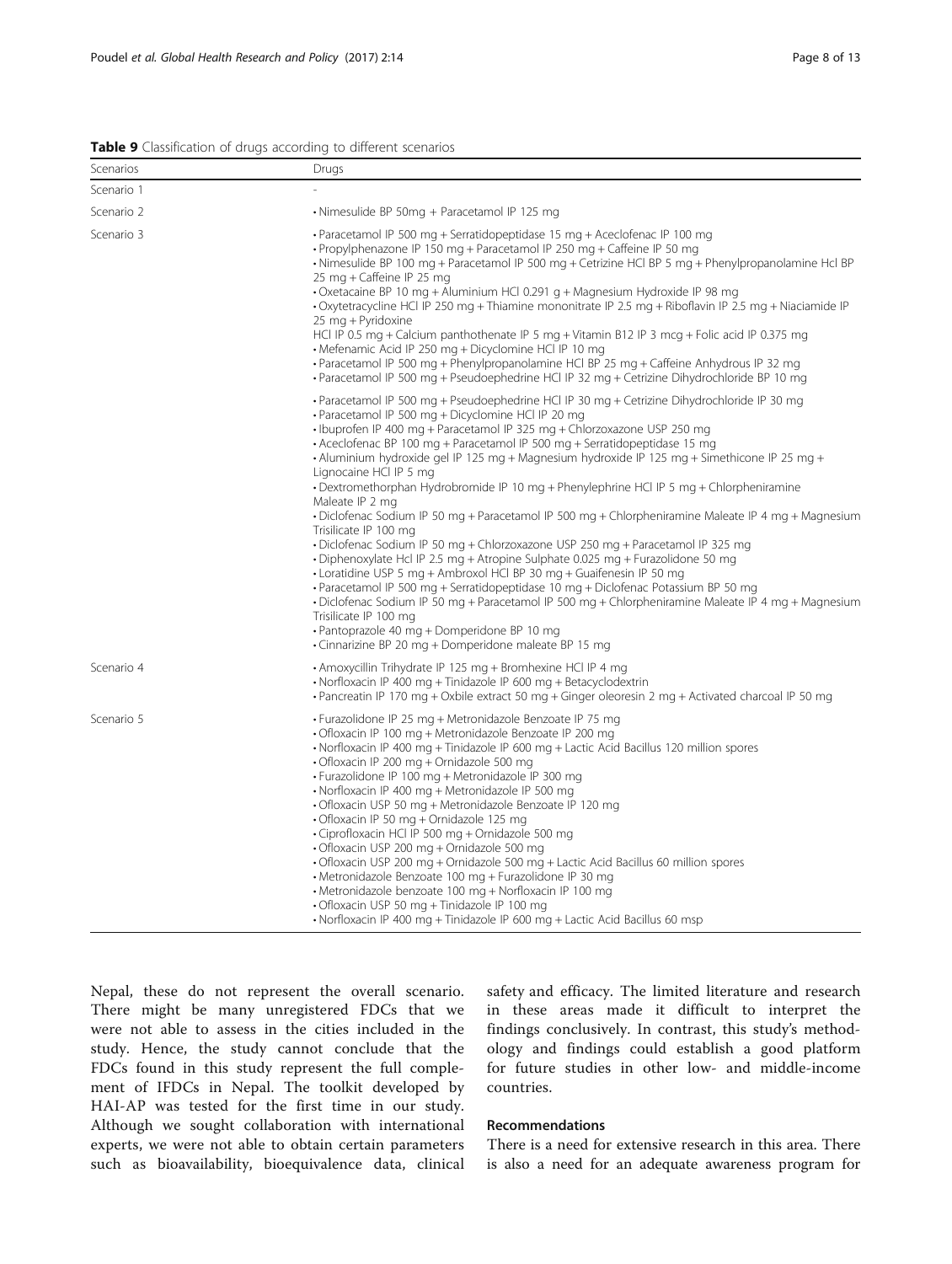<span id="page-8-0"></span>

|  |  | Table 10 Application of toolkit to assess the rationality of fixed-dose drug combinations obtained from Biratnagar ( $n = 9$ ) |  |  |
|--|--|--------------------------------------------------------------------------------------------------------------------------------|--|--|

| Criteria                                                                                                         | FDCs* |                          |                          |          |              |   |   |          |   |  |
|------------------------------------------------------------------------------------------------------------------|-------|--------------------------|--------------------------|----------|--------------|---|---|----------|---|--|
|                                                                                                                  | A     | B                        | C                        | D        | E            | F | G | H        |   |  |
| Rationale for the combination                                                                                    | ✓     | √                        | ✓                        | ✓        | ✓            | ✓ | ✓ | √        |   |  |
| Balancing advantages and disadvantages of the combination                                                        | Χ     | Χ                        | $\times$                 | X        | X            | X | X | $\times$ | Χ |  |
| Marketing status in other countries                                                                              | ✓     | √                        | ✓                        | √        | $\checkmark$ | ✓ | √ | √        |   |  |
| Analysis of literature data in the submission                                                                    | Χ     | Χ                        | X                        | X        | $\times$     | X | X | $\times$ | Χ |  |
| Pharmaceutical development studies                                                                               | Χ     | Χ                        | $\times$                 | Χ        | X            | X | X | X        | X |  |
| Good Manufacturing Practice (GMP) certification of sites of manufacture                                          | X     | Χ                        | X                        | $\times$ | $\times$     | X | X | $\times$ | X |  |
| A full quality data set                                                                                          | Χ     | X                        | $\times$                 | X        | $\times$     | X | X | $\times$ | Χ |  |
| Bioavailability data                                                                                             | X     | $\overline{\phantom{a}}$ | $\times$                 | X        | $\times$     |   |   |          |   |  |
| Bioequivalence data                                                                                              | X     |                          | $\overline{\phantom{a}}$ | X        | X            |   |   |          |   |  |
| Preclinical pharmacology and safety                                                                              | X     | $\sim$                   | $\times$                 | X        | X            |   |   |          |   |  |
| Clinical safety and efficacy                                                                                     | Χ     | Χ                        | Χ                        | Χ        | X            | X | X | X        | Χ |  |
| Product information                                                                                              | √     | √                        | ✓                        | √        | √            | ✓ | ✓ | ✓        |   |  |
| Plan for passive post marketing surveillance                                                                     | Χ     | Χ                        | X                        | $\times$ | $\times$     | X | X | $\times$ | X |  |
| Plan for active post marketing surveillance                                                                      | Χ     | Χ                        | $\times$                 | X        | $\times$     | X | X | $\times$ | Χ |  |
| Assurances                                                                                                       | Χ     | X                        | Χ                        | X        | X            | Χ | X | Χ        | Χ |  |
| $\alpha$ and $\alpha$ and $\alpha$ are the set of $\alpha$ and $\alpha$ are the set of $\alpha$<br>$\sim$ $\sim$ |       |                          |                          |          |              |   |   |          |   |  |

 $'\mathcal{J}'$  = Fulfilled,  $'\mathbf{X}'$  = Not fulfilled,  $'\mathcal{I}'$  = Not required

 $*$  = refer to Table [1](#page-3-0)

consumers regarding the hazards of IFDCs, along with careful monitoring and censoring of misleading claims by pharmaceutical industries. Moreover, there should be defined criteria to approve an FDC in the country. The use of the HAI-AP toolkit may be beneficial in these aspects. Regulatory authorities, healthcare professionals and pharmaceutical companies should join together to formulate an effective guideline for the FDCs. The regulatory approval process of FDCs need to be stringent because the failure for critical analysis of the scientific validity of the formulations will allow irrational and dangerous products to be sold freely in the market [[28\]](#page-12-0). We recommend that the DDA, the drug regulatory authority of Nepal, initiate strict monitoring and appropriate

**Table 11** Application of toolkit to assess the rationality of fixed-dose drug combinations obtained from Birgunj ( $n = 11$ )

| Criteria                                                                | FDCs*        |   |          |   |    |                |              |          |   |                          |   |
|-------------------------------------------------------------------------|--------------|---|----------|---|----|----------------|--------------|----------|---|--------------------------|---|
|                                                                         | A            | B | C        | D | E  | F              | G            | H        |   |                          | K |
| Rationale for the combination                                           | ✓            | √ | ✓        | ✓ |    | √              | $\checkmark$ | ✓        |   |                          |   |
| Balancing advantages and disadvantages of the combination               | Χ            | X | X        | X | Χ  | X              | X            | X        | X | X                        | X |
| Marketing status in other countries                                     | $\checkmark$ | ✓ | ✓        | √ | ✓  | √              | $\checkmark$ | √        | √ | √                        |   |
| Analysis of literature data in the submission                           | X            | X | X        | X | Χ  | X              | X            | X        | Χ | X                        | Χ |
| Pharmaceutical development studies                                      | X            | X | X        | X | Χ  | X              | X            | X        | X | X                        | Χ |
| Good Manufacturing Practice (GMP) certification of sites of manufacture | X            | X | $\times$ | X | X. | $\times$       | $\times$     | $\times$ | X | $\times$                 | Χ |
| A full quality data set                                                 | X            | X | X        | X | X  | X              | X            | X        | Χ | X                        | Χ |
| Bioavailability data                                                    | X            |   |          |   |    | X              | X            | X        |   |                          | Χ |
| Bioequivalence data                                                     | X            |   |          |   |    | $\overline{a}$ | X            | X        |   | $\overline{\phantom{a}}$ | Χ |
| Preclinical pharmacology and safety                                     | X            |   |          |   |    | X              | X            | $\times$ |   |                          | Χ |
| Clinical safety and efficacy                                            | X            | X | X        | X | X. | X              | X            | $\times$ | X | X                        | X |
| Product information                                                     |              | ✓ | ✓        | ✓ | ✓  | ✓              | √            | √        | ✓ | √                        |   |
| Plan for passive post marketing surveillance                            | X            | X | X        | X | Χ  | X              | X            | X        | X | X                        | Χ |
| Plan for active post marketing surveillance                             | X            | X | X        | X | Χ  | X              | X            | X        | Χ | X                        | Χ |
| Assurances                                                              | X            | X | X        | Х | X. | X              | Χ            | X        | X | X                        | Χ |

 $'\checkmark$  = Fulfilled, 'X' = Not fulfilled, '-' = Not required \* = refer to Table [2](#page-3-0)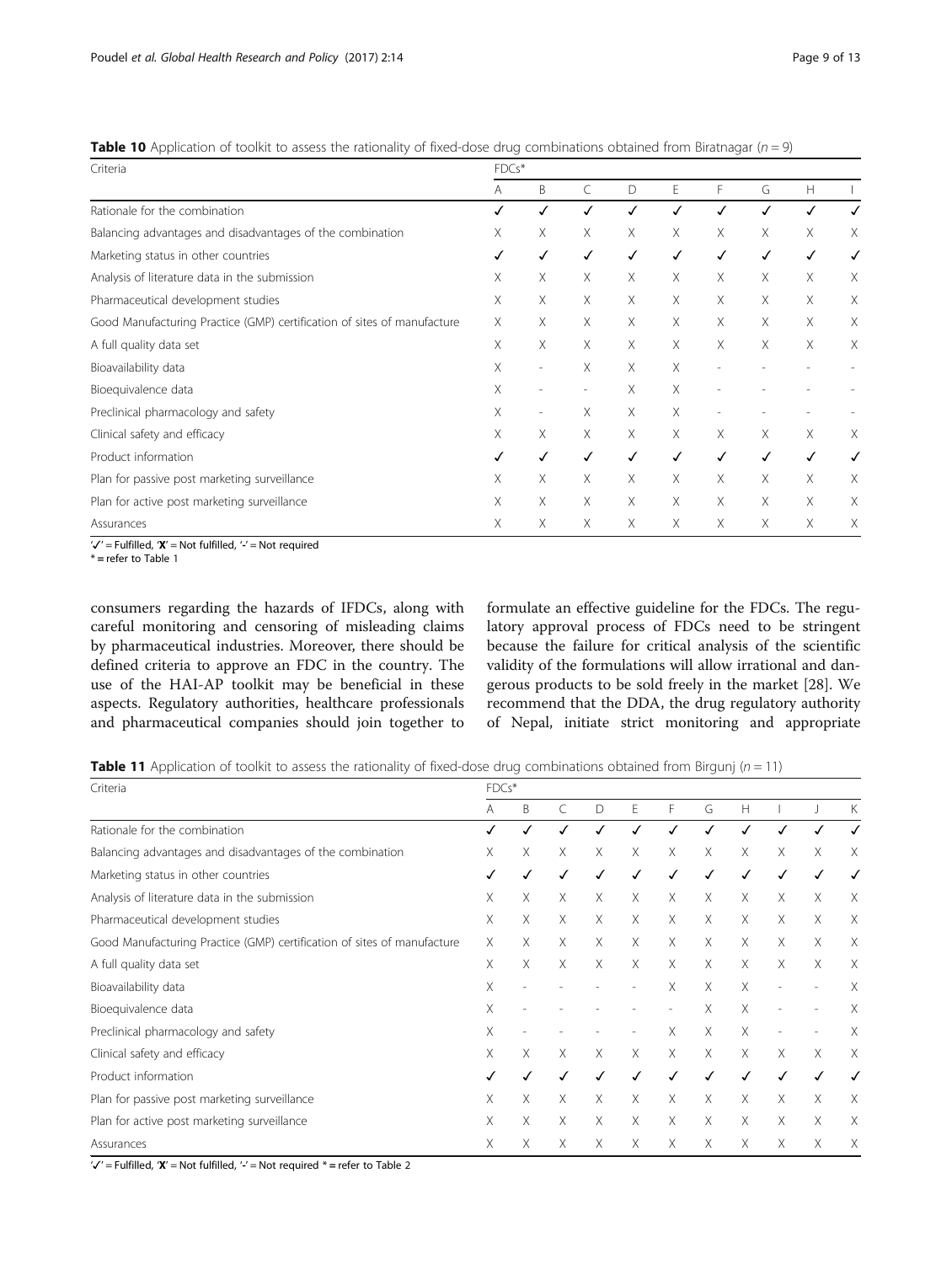<span id="page-9-0"></span>**Table 12** Application of toolkit to assess the rationality of fixed-dose drug combinations obtained from Bhairahawa ( $n = 13$ )

| FDCs* |              |   |          |              |              |          |          |   |   |    |   |          |
|-------|--------------|---|----------|--------------|--------------|----------|----------|---|---|----|---|----------|
| A     | B            | C | D        | E            | F            | G        | Н        |   |   | Κ  |   | M        |
| ✓     | $\checkmark$ |   |          |              |              |          |          |   |   |    |   |          |
| Χ     | Χ            | X | Χ        | X            | Χ            | Χ        | Χ        | X | Χ | Χ  | Χ | X        |
| ✓     | √            | ✓ | ✓        | $\checkmark$ | $\checkmark$ | ✓        | ✓        | √ | ✓ | √  |   |          |
| Χ     | Χ            | X | X        | X            | X            | X        | X        | X | X | X  | X | Χ        |
| X     | $\times$     | X | $\times$ | X            | X            | $\times$ | $\times$ | X | X | X  | X | X        |
| Χ     | X            | X | Χ        | X            | X            | X        | X        | X | X | X  | X | Χ        |
| X     | X            | X | X        | X            | X            | X        | X        | X | X | X  | Χ | X        |
| Χ     | X            |   |          |              | Χ            |          |          |   | Χ | Χ  | X | Χ        |
| X     | X            |   |          |              | X            |          |          |   | X | X  | X |          |
| X     | X            |   |          |              | X            |          |          |   | X | X. | Χ | Χ        |
| X     | X            | X | X        | X            | $\times$     | X        | X        | X | X | X  | Χ | $\times$ |
| ✓     | √            | √ |          | $\checkmark$ | $\checkmark$ | ✓        |          | ✓ |   |    |   |          |
| Χ     | X            | X | X        | X            | X            | X        | X.       | Χ | X | Χ  | X | X        |
| X     | X            | X | X        | $\times$     | $\times$     | X        | X        | X | X | X. | Χ | X        |
| Χ     | Χ            | X | Х        | Х            | Х            | Χ        | Х        | Χ | X | Χ  | Χ | Χ        |
|       |              |   |          |              |              |          |          |   |   |    |   |          |

 $'\checkmark$  = Fulfilled, 'X' = Not fulfilled, '-' = Not required \* = refer to Table [3](#page-4-0)

regulatory initiatives to either ban or prohibit the use of IFDCs. Educational interventions for students as well as patients (consumers) at different levels may be required.

### Conclusions

Although the study had several limitations, we found that unregistered FDCs are available in the Nepalese

pharmaceutical market. FDCs were available for treatment of different conditions, ranging from coughs and colds to bacterial infections, and in different dosage forms, from a maximum of eight to a minimum of two drugs. All the unregistered FDCs found in our study were 'irrational' as per the HAI-AP toolkit.

**Table 13** Application of toolkit to assess the rationality of fixed-dose drug combinations obtained from Pokhara ( $n = 4$ )

| Criteria                                                                | FDCs* |   |   |   |  |  |
|-------------------------------------------------------------------------|-------|---|---|---|--|--|
|                                                                         | A     | B | C | D |  |  |
| Rationale for the combination                                           | ✓     | √ |   | ✓ |  |  |
| Balancing advantages and disadvantages of the combination               | X     | Χ | X | Χ |  |  |
| Marketing status in other countries                                     |       |   |   |   |  |  |
| Analysis of literature data in the submission                           | Χ     | X | Χ | X |  |  |
| Pharmaceutical development studies                                      | Х     | Χ | Х | Χ |  |  |
| Good Manufacturing Practice (GMP) certification of sites of manufacture | Χ     | Χ | Χ | Χ |  |  |
| A full quality data set                                                 | Χ     | Χ | Χ | X |  |  |
| Bioavailability data                                                    |       |   | Χ |   |  |  |
| Bioequivalence data                                                     |       |   | Χ |   |  |  |
| Preclinical pharmacology and safety                                     |       |   | Χ |   |  |  |
| Clinical safety and efficacy                                            | Χ     | X | Χ | X |  |  |
| Product information                                                     |       |   |   |   |  |  |
| Plan for passive post marketing surveillance                            | Χ     | X | Χ | X |  |  |
| Plan for active post marketing surveillance                             | Χ     | X | Χ | X |  |  |
| Assurances                                                              | Χ     | X | X | X |  |  |

 $'$ V' = Fulfilled, 'X' = Not fulfilled, '-' = Not required  $*$  = refer to Table [4](#page-4-0)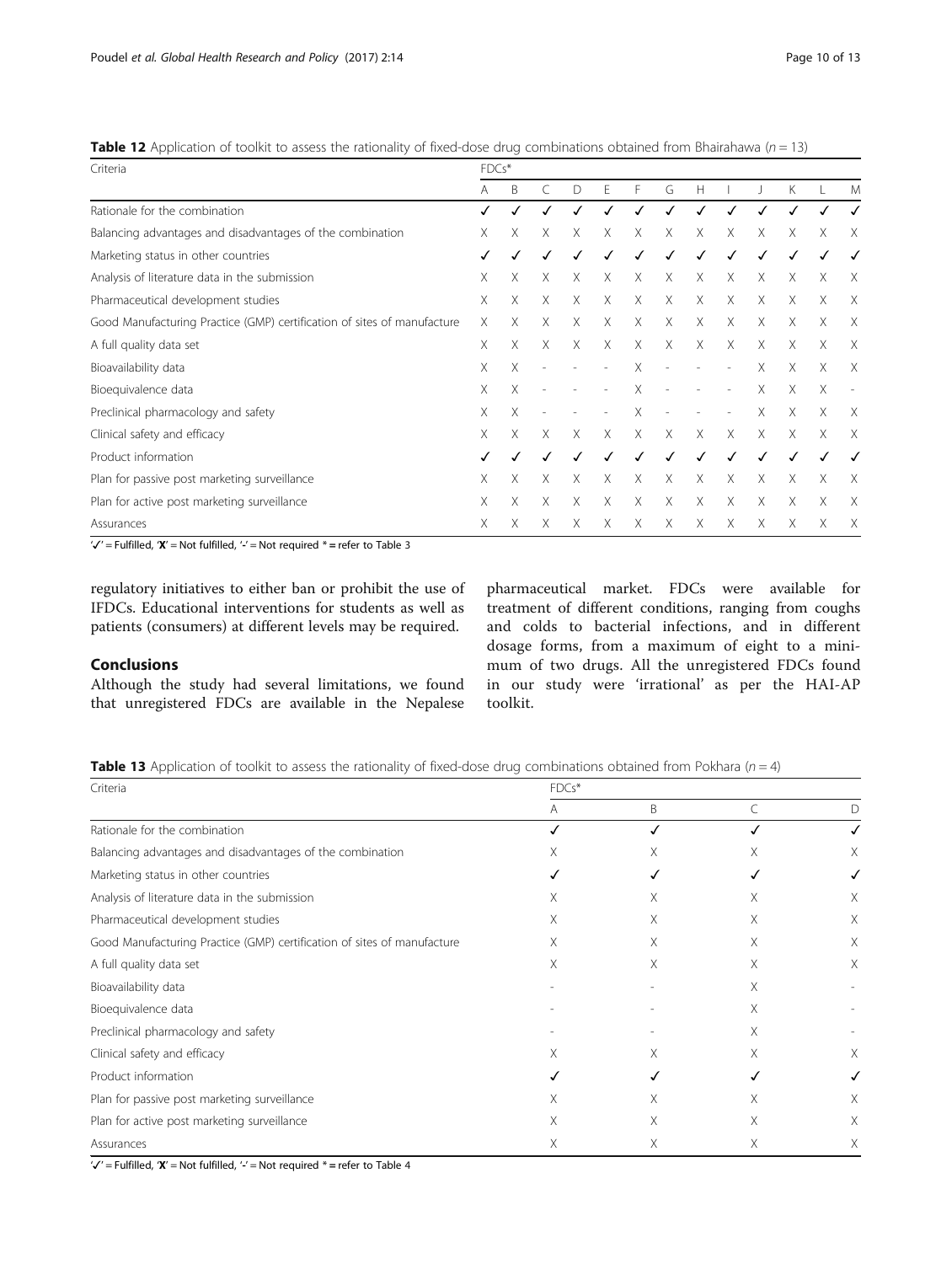<span id="page-10-0"></span>

|  |  |  |  |  | <b>Table 14</b> Application of toolkit to assess the rationality of fixed-dose drug combinations obtained from Kathmandu ( $n = 4$ ) |  |
|--|--|--|--|--|--------------------------------------------------------------------------------------------------------------------------------------|--|

| Criteria                                                                | FDCs* |   |   |   |  |  |  |
|-------------------------------------------------------------------------|-------|---|---|---|--|--|--|
|                                                                         | Α     | B | C | D |  |  |  |
| Rationale for the combination                                           | ✓     | √ | √ |   |  |  |  |
| Balancing advantages and disadvantages of the combination               | Χ     | X | X | Χ |  |  |  |
| Marketing status in other countries                                     |       |   |   |   |  |  |  |
| Analysis of literature data in the submission                           | X     | X | X | Χ |  |  |  |
| Pharmaceutical development studies                                      | Χ     | Χ | X | Χ |  |  |  |
| Good Manufacturing Practice (GMP) certification of sites of manufacture | Χ     | Χ | X | X |  |  |  |
| A full quality data set                                                 | Χ     | X | X | Χ |  |  |  |
| Bioavailability data                                                    |       |   |   |   |  |  |  |
| Bioequivalence data                                                     |       |   |   |   |  |  |  |
| Preclinical pharmacology and safety                                     |       |   |   |   |  |  |  |
| Clinical safety and efficacy                                            | Χ     | Χ | X | X |  |  |  |
| Product information                                                     |       |   |   |   |  |  |  |
| Plan for passive post marketing surveillance                            | Χ     | X | X | X |  |  |  |
| Plan for active post marketing surveillance                             | Χ     | Χ | X | Χ |  |  |  |
| Assurances                                                              | Χ     | X | X | Χ |  |  |  |

 $\sqrt{a'}$  = Fulfilled, 'X' = Not fulfilled, '-' = Not required \* = refer to Table [5](#page-5-0)

# Appendix 1

# Table 15 Toolkit developed by HAI-AP to identify irrational FDCs

| Requirements                                                               | Scenario 1                                 | Scenario 2                                              | Scenario 3             | Scenario 4          | Scenario 5 |
|----------------------------------------------------------------------------|--------------------------------------------|---------------------------------------------------------|------------------------|---------------------|------------|
| Rationale for the combination                                              | Not usually                                | Not usually                                             |                        |                     |            |
| Balancing advantages and disadvantages of the<br>combination               | Not usually                                | Not usually                                             |                        |                     |            |
| Marketing status in other countries                                        |                                            |                                                         |                        |                     |            |
| Analysis of literature data in the submission                              | Possibly for pharmaceutical<br>development | Possibly for pharmaceutical $\checkmark$<br>development |                        |                     |            |
| Pharmaceutical development studies                                         |                                            |                                                         |                        |                     |            |
| Good Manufacturing Practice (GMP) certification<br>of sites of manufacture |                                            |                                                         |                        |                     |            |
| A full quality data set                                                    |                                            |                                                         |                        |                     |            |
| Bioavailability data                                                       | Not usually                                | Not usually                                             | Sometimes              |                     |            |
| Bioequivalence data                                                        |                                            |                                                         |                        | Sometimes Sometimes |            |
| Preclinical pharmacology and safety                                        | Not usually                                | Not usually                                             | Sometimes $\checkmark$ |                     |            |
| Clinical safety and efficacy                                               | Not usually                                | Not usually                                             |                        |                     |            |
| Product information                                                        |                                            |                                                         |                        |                     |            |
| Plan for passive post marketing surveillance                               |                                            |                                                         |                        |                     |            |
| Plan for active post marketing surveillance                                | Not usually                                | Not usually                                             |                        |                     |            |
| Assurances                                                                 |                                            |                                                         |                        |                     |            |

 $\sqrt{\ }$  This is a requirement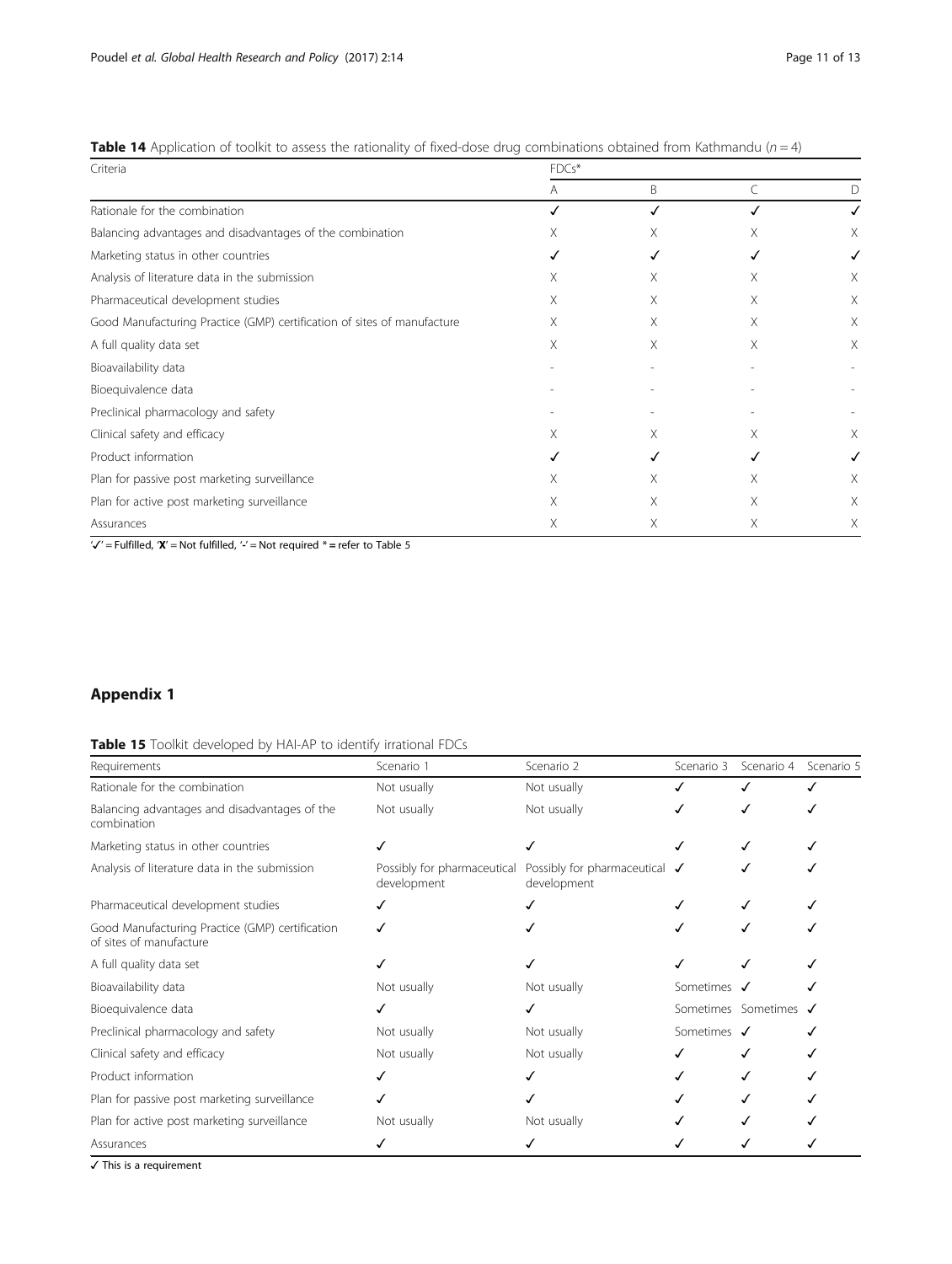# <span id="page-11-0"></span>Appendix 2

#### Table 16 INRUD and other drug use indicators

| Indicators                                                                                                                                                                       | Frequency Percentage |
|----------------------------------------------------------------------------------------------------------------------------------------------------------------------------------|----------------------|
| Drugs with injectable preparations                                                                                                                                               |                      |
| Drugs that falls under UN 'Consolidated list of<br>products whose consumption and/or sale have<br>been banned, withdrawn, severely restricted or<br>not approved by Governments' |                      |

Drugs from Nepalese National Formulary (NNF), 1997

Drugs from Essential Drug List of Nepal (3rd Revision, 2002)

Drug containing herbal constituents

Drugs containing vitamins and minerals

#### Abbreviations

CIMS: Current Index of Medical Specialties; DDA: Department of Drug Administration; EDL: Essential Drug List; FDCs: Fixed-dose Drug Combinations; GMP: Good Manufacturing Practice; HAI-AP: Health Action International Asia-Pacific; IFDCs: Irrational Fixed-dose Drug Combinations; INRUD: International Network for Rational Use of Drugs; MIMS: Monthly Index of Medical Specialties; NNF: Nepalese National Formulary; NSAIDs: Nonsteroidal Anti-inflammatory Drugs; NRs: Nepalese Rupees; OTC: Over-the-counter; SPSS: Statistical Package for the Social Sciences; USD: United States Dollar; WHO: World Health Organization

#### Acknowledgements

We thank the late Dr. Balasubramaniam K. and Health Action International Asia-Pacific for supporting this study financially and otherwise.

#### Funding

The study was funded by Health Action International Asia-Pacific. The funding body was not involved in the collection, analysis, and interpretation of data, or in writing the manuscript.

#### Availability of data and materials

The datasets used and/or analyzed during the current study are available from the corresponding author on reasonable request.

#### Authors' contributions

MIMI and MP are both supervisors, and AP is the principal investigator of the study. The original tool used in this study was developed by AP with the collaboration of MIMI, MP and SP. All the authors collaboratively designed the study. AP planned the first draft of the manuscript. The data collection and analysis were done by AP under the supervision of MIMI. SP and MIMI formatted the manuscript according to the journal requirement. All the authors have revised the manuscript and approved it for final submission.

#### Competing interests

The authors declare that they have no competing interests.

#### Consent for publication

Not applicable.

#### Ethics approval and consent to participate

The study was approved by the Department of Drug Administration of Nepal.

#### Author details

<sup>1</sup>Postdoctoral Research Associate, School of Clinical Sciences, Faculty of Health, Queensland University of Technology, Brisbane, Australia. <sup>2</sup>Department of Hospital and Clinical Pharmacy, Manipal Teaching Hospital, Phulbari-11, Pokhara, Nepal. <sup>3</sup>Social and Administrative Pharmacy, Clinical Pharmacy and Practice Section, College of Pharmacy, Qatar University, Doha, Qatar. <sup>4</sup>Department of Pharmacology, American University of the Caribbean School of Medicine, University Drive at Jordan Road, Cupecoy, St. Maarten. <sup>5</sup>Department of Pharmacy Practice, College of Pharmacy, Gulf Medical University, Ajman, United Arab Emirates.

#### Received: 2 December 2016 Accepted: 26 March 2017 Published online: 08 May 2017

#### References

- 1. Anand S, Asha AN, Bhosle U, Suresh S. Emergence of irrationality in fixed dose combinations. Pharma Times. 2008;40:17–21.
- 2. Poudel A, Khanal S, Alam K, Palaian S. Regarding the article "Irrational fixed dose combinations in Nepal: Need for intervention" (KUMJ), Vol 6, No. 3, Issue 23, p. 399–405). Kathmandu Univ Med J. 2008;6(4):537–8.
- 3. Gautam CS, Saha L. Fixed dose drug combinations (FDCs): rational or irrational: a view point. Br J Clin Pharmacol. 2008;65(5):795–6.
- 4. Health Action International- Asia Pacific. Advocacy and campaigns to remove irrational fixed dose combinations. A toolkit to identify irrational fixed dose combinations. 2008.
- 5. Community Development Medicinal Unit, Health Action International Asia Pacific (2010 Dec 15) Report on research project: 'fixed-dose combination in India, inception-marketing-a study' [cited 2017 Feb]. Available from: http:// www.cdmuindia.org/Pdf-files/Final-report-IFDCs.pdf.
- 6. Poudel A, Palaian S, Mishra P, Izham MIM, Jayasekera J. Prevalence of fixed dose drug combinations in Nepal: Preliminary study. J Clin Diagn Res. 2010;4:2246–52.
- 7. Holloway KA, Gautam BR. Consequences of over-prescribing on the dispensing process in rural Nepal. Tropical Med Int Health. 2001;6(2):151–4.
- 8. Roderick P, Mahajan R, McGettigan P, Pollock AM. India should introduce a new drugs act. The Lancet. 2014;18;383(9913):203.
- 9. Poudel A, Palaian S, Izham MIM. Use of ampicillin/cloxacillin combination in Nepal: need for intervention. Gandaki Med J. 2008;1:61–3.
- 10. Sakar C, Das B. Prescribing trend of fixed-dose drug combinations in a tertiary hospital in Nepal. J Inst Med. 2000;22:53–8.
- 11. Gautam CS, Ditya S. Irrational drug combinations: need to sensitize undergraduates. Indian J Pharmacol. 2006;38:169–70.
- 12. Hazra A. FDCs in the Indian market anything goes. Ration Drug Bull. 2005;15(1):1.
- 13. Explore Nepal (2008) [Online]. [cited 2017 Feb 7]. Available from: [http://](http://www.explore-nepal.com/nepal-travel) [www.explore-nepal.com/nepal-travel.](http://www.explore-nepal.com/nepal-travel)
- 14. Heckathorn DD. Respondent-driven sampling: a new approach to the study of hidden populations. Soc Probl. 1997;44:174–99.
- 15. WHO. 46<sup>th</sup> Report, 2012. WHO expert committee on specifications for pharmaceutical preparations. [cited 2017 March 6]. Available from: [http://](http://www.who.int/medicines/areas/quality_safety/quality_assurance/expert_committee/TRS-970-pdf1.pdf) [www.who.int/medicines/areas/quality\\_safety/quality\\_assurance/expert\\_](http://www.who.int/medicines/areas/quality_safety/quality_assurance/expert_committee/TRS-970-pdf1.pdf) [committee/TRS-970-pdf1.pdf](http://www.who.int/medicines/areas/quality_safety/quality_assurance/expert_committee/TRS-970-pdf1.pdf).
- 16. WHO. How to investigate drug use in health facilities: selected drug use indicators. Geneva: World Health Organization; 1993. EDM Research Series No. 007.
- 17. WHO. The use of essential drugs. Model list of essential drugs (seventh list). Fifth report of the WHO Expert Committee. World Health Organ Tech Rep Ser. 1992;825:1–75.
- 18. Kulkarni SK. On the safety of nimesulide, a preferential COX-2 inhibitor. Curr Sci. 2002;83(12):1442–3.
- 19. Chakrabarti A. Prescription of fixed dose combination drugs for diarrhea. Indian J Med Ethics. 2007;4(4):165–7.
- 20. Albanna AS, Smith BM, Cowan D, Menzies D. Fixed-dose combination antituberculosis therapy: a systematic review and meta-analysis. Eur Respir J. 2013;42:721–32. doi:[10.1183/09031936.00180612.](http://dx.doi.org/10.1183/09031936.00180612)
- 21. Sharma K, Sharma A, Singh V, Pilania D, Sharma YK. Irrational fixed dose combinations & need for intervention: understanding of dental clinicians and residents. J Clin Diagn Res. 2014;8(12):ZC49–52.
- 22. Panda J, Tiwari P, Uppal R. Evaluation of the rationality of some FDCs: focus on antihypertensive drugs. Indian J Pharm Sci. 2006;68:649–53.
- 23. Balady GJ, Williams MA, Ades PA, Bittner V, Comoss P, Foody JM, et al. Choosing an appropriate therapy. Diabetes mellitus: a guide to patient care. Circulation. 2007;115(20):2675–85.
- 24. Dalal K, Ganguly B, Gor A. Assessment of rationality of fixed dose combinations approved in CDSCO list. J Clin Diagn Res. 2016;10(4):FC05–8.
- 25. Mudur G. Indian regulators are accused of laxity in not banning drugs. BMJ. 2004;329:878. doi:[10.1136/bmj.329.7471.878-f.](http://dx.doi.org/10.1136/bmj.329.7471.878-f)